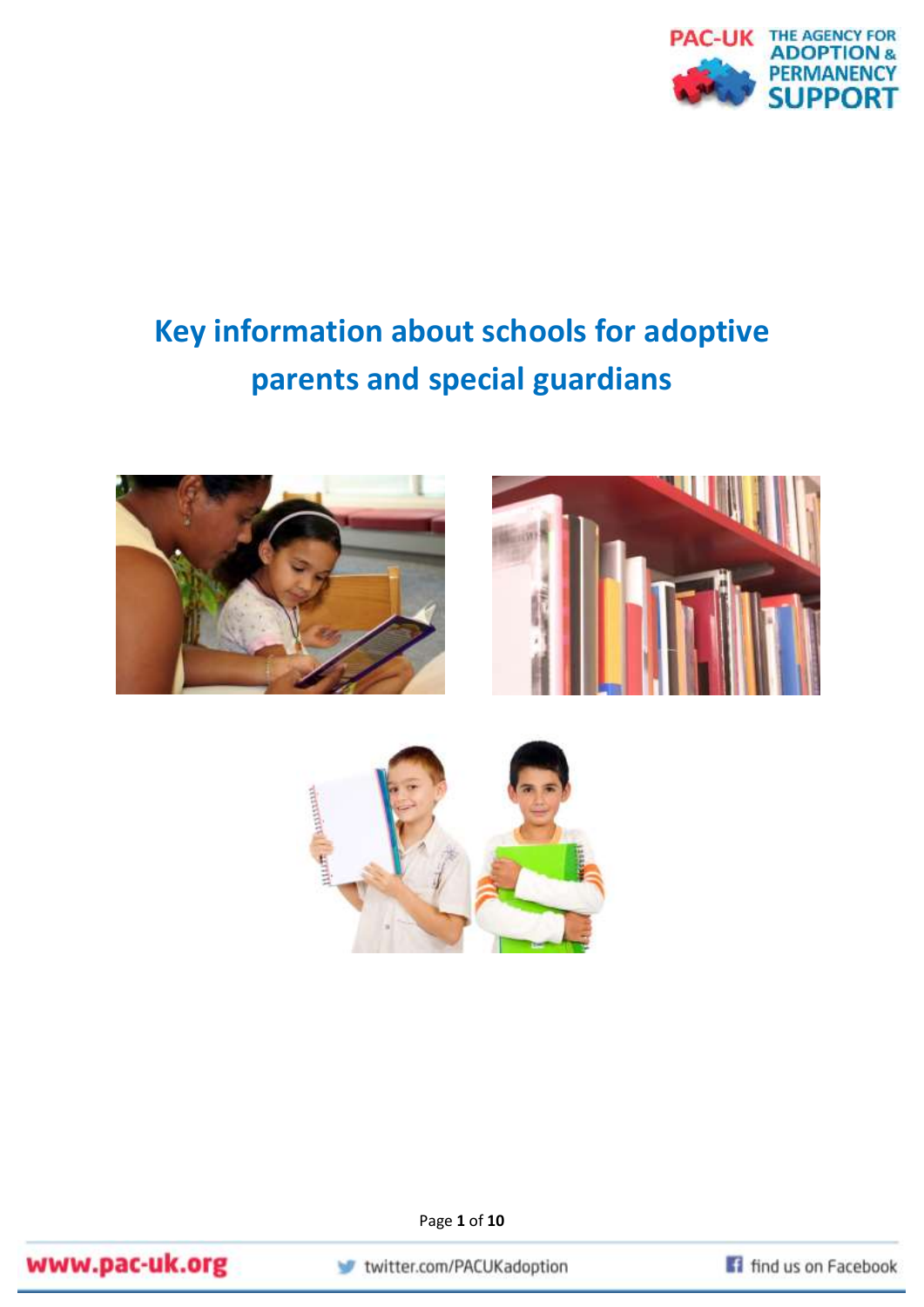

# **Introduction**

PAC-UK exists to improve the lives of families and individuals affected by adoption and other forms of permanence, by providing access to a range of individually tailored services and appropriate support depending on need. Our vision is that all people affected by adoption and other forms of permanence are supported and enabled to live their lives to the full. PAC-UK's Education Service provides training, consultation, advice and support for parents, special guardians, schools and social care professionals.

This booklet is to help you navigate the school environment, to work with schools and ensure that your child is receiving the support they need.

# **Admissions**

Your local authority has a school admissions department and they are responsible for ensuring your child gets a school place. Since September 2013, Looked After Children (LAC) and children who left UK care on an Adoption Order, Special Guardianship Order or Child Arrangements Order (formerly Residence Order) have the highest priority. The authority which placed your child can provide a letter confirming your child's status. PAC-UK suggests questions to hold in mind when choosing a school, such as:

- Have staff received training on attachment and the impact of early trauma and loss?
- Where is the safe base for children when they need to calm down or regulate?
- How does the school support the Year 6 to Year 7 transition?

You can find the full set of questions on our website <http://www.pac-uk.org/education/>

# **Pupil Premium** *Plus*

**'We believe that teachers and schools have a vital role to play in helping adopted children emotionally, socially and educationally by providing specific support to raise their attainment and address their wider needs.'** 

# *~Department for Education (2013)*

Pupil Premium began in 2011 for children eligible for free school meals, children whose parents serve in the armed forces, and looked after children; its purpose was to close the attainment gap between these groups and their peers. Pupil Premium is currently £1,320 per eligible pupil for primary schools and £935 per pupil for secondary schools.

In 2013 the DfE introduced Pupil Premium *Plus* for looked after and previously looked after children. In doing this, the DfE acknowledged the enduring impact of trauma and loss in children's lives and the key role of schools in supporting children who have had a difficult start in life. Pupil Premium *Plus* is currently £1,900 per child per year.

Pupil Premium *Plus* is available to schools for pupils from Reception age to Year 11 in state-funded education in England who:

- Are in local authority care in England.
- Have been adopted from care in England or Wales.
- Left care under a Special Guardianship Order (SGO).
- Left care under a Child Arrangements Order (formerly known as a Residence Order).

Page **2** of **10**



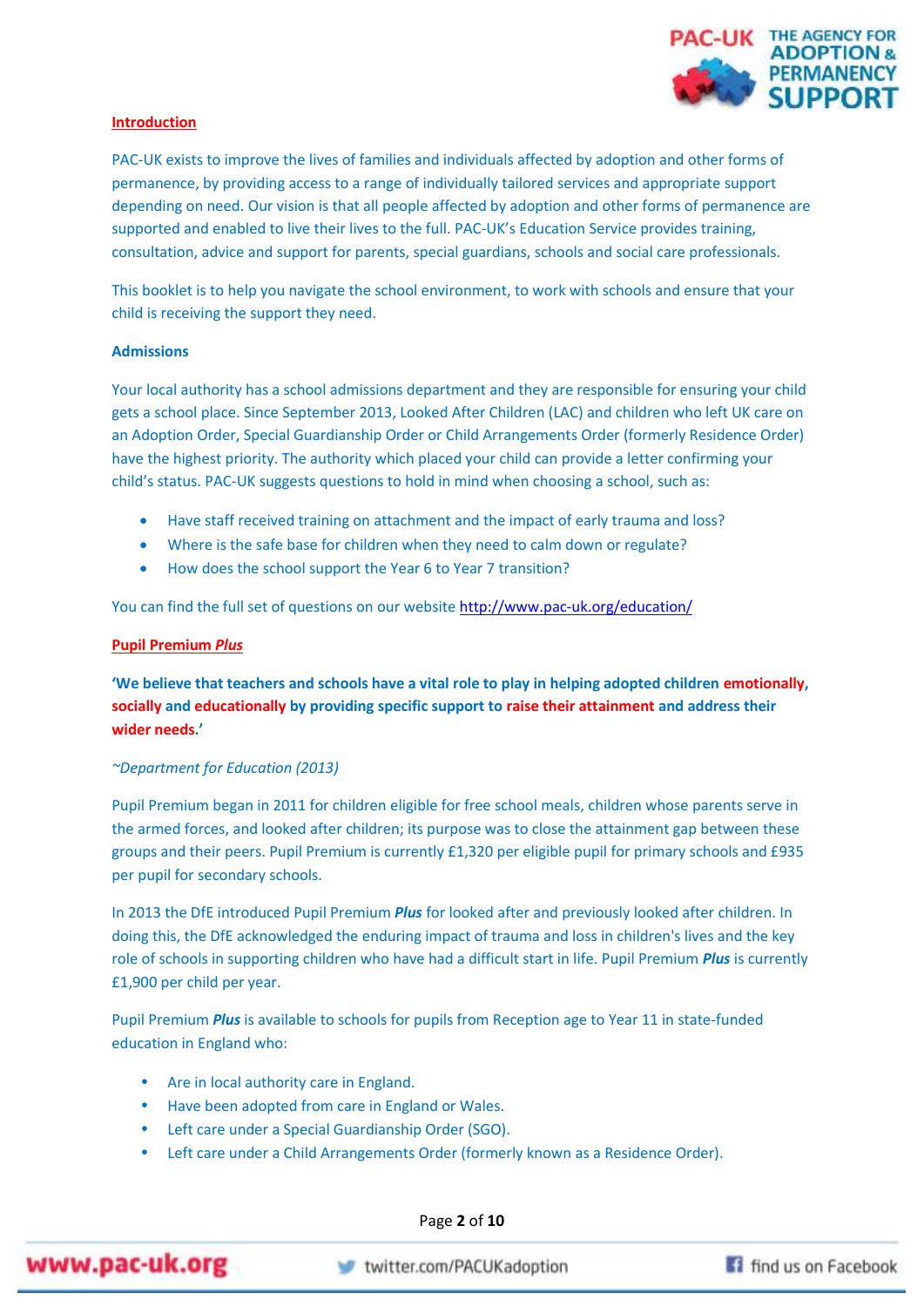

In respect of children adopted from care, the Pupil Premium *Plus* was initially restricted to children adopted on or after 30 December 2005, but in the summer of 2014 was extended to **all** children adopted from care.

Pupils must be attending either:

- A local authority maintained school or maintained special school.
- An academy or free school.

• A non-maintained special school, an independent school or other alternative provision (e.g. home educated) where the place or provision is funded by the local authority.

Children who are educated at home or attend private schools are not currently eligible unless these placements are funded by the local authority.

# **Who decides how the money is spent?**

It is up to each individual school to decide how to spend the money. The DfE has clearly said that the funding should not be used to supplement the general school budget, or to support other groups of pupils such as those with special educational needs or those who are low attaining. Some children who are eligible for Pupil Premium *Plus* will have special educational needs or low attainment, but these needs should be met through the usual or additional funding streams available to the school.

The DfE has clearly stated that it is good practice to consult parents and guardians when making the decision. Some schools are consulting with individual parents and guardians, while others have invited adopters and special guardians to group consultations or task groups about how to spend the funding. PAC-UK has a guide about effective use of Pupil Premium *Plus***.** You can find this on our website <http://www.pac-uk.org/education/>

# **Types of School**

All children in England between the ages of 5 and 16 are entitled to a free place at a state school. Most maintained schools, including faith schools, have to follow the national curriculum. Academies and free schools do not have to follow the national curriculum. You might choose to send your child to an independent school. You also have the right to educate your child at home.

# **Key People in School**

Schools can be complex organisations and it is helpful to know who the key members of staff are for your child. These are some of the school staff who may support your child:

- Class teachers
- Teaching Assistants (TAs), Learning Support Assistants (LSAs) and Emotional Learning Support Assistants (ELSAs)
- Learning Mentors
- Special Needs Coordinator (SENCO)
- Heads of Year / Form Tutors / Heads of House
- Pastoral Team

Page **3** of **10**

www.pac-uk.org

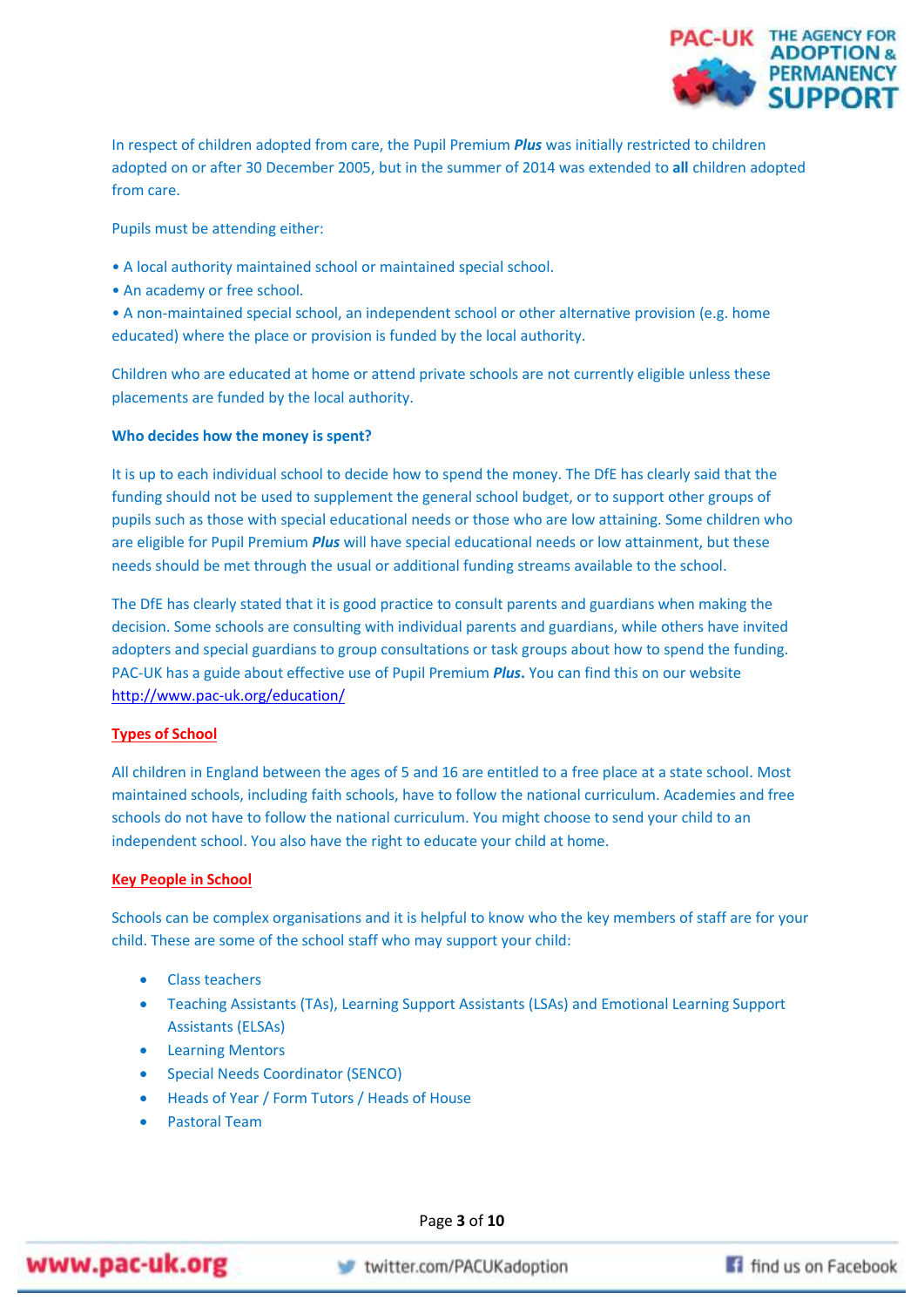

# **Parent/Carer Meetings**

There will be many meetings to attend through your child's school life. There will be set Parents Evenings through the academic year, but you may have other meetings if your child is still looked after, such as Personal Education Plan Meetings (PEPs), or if your child has special educational needs (SEN). If your child has additional needs, it can be helpful to have half termly review meetings, even when things are going well.

# **Homework**

Every school varies on how homework is set. You should be able to find out more about your child's school homework policy on their website. Some primary schools and secondary schools enforce sanctions if homework is not completed on time. If your child is struggling to complete the set homework, speak to the teacher about a realistic expectation; it may be helpful to work for an agreed amount of time with your child. Some schools do offer homework club, so that children can receive support from a member of staff to complete their homework.

# **Monitoring and Assessment**

# **Monitoring**

Your child's progress will be monitored by their teachers through a range of methods from informal observations to more formal assessments. If your child has special educational needs, they will have an SEN Support Plan. These plans should be reviewed regularly to make sure that your child is making progress.

#### **Assessment**

Teacher Assessment processes have recently been updated, so there may be changes in how your child's progress is being recorded. Schools no longer have to use National Curriculum levels, but some schools are still using the previous system, so both are outlined on the following pages:

#### **Key Stage 1**

All pupils who are working at Level 1 or above in reading, writing and mathematics must sit the statutory national curriculum tests. The national average attainment for a child by the end of Year 2 is 2B, although all schools have their own expectations. P (Performance) scales are used for pupils with SEN who are working below Level 1 of the national curriculum.

## **KS1 2016**

From 2016, scaled scores will be used to report national curriculum test outcomes. We will know more about this once pupils have taken the tests at the end of this academic year (Summer 2016).

#### **Key Stage 2**

All children must sit the statutory national curriculum tests (SATs) in English, Mathematics and Science. All three subjects are broken down into different components. The national average level for a child by the end of Year 6 is Level 4, although some schools have their own higher expectations.

Page **4** of **10**



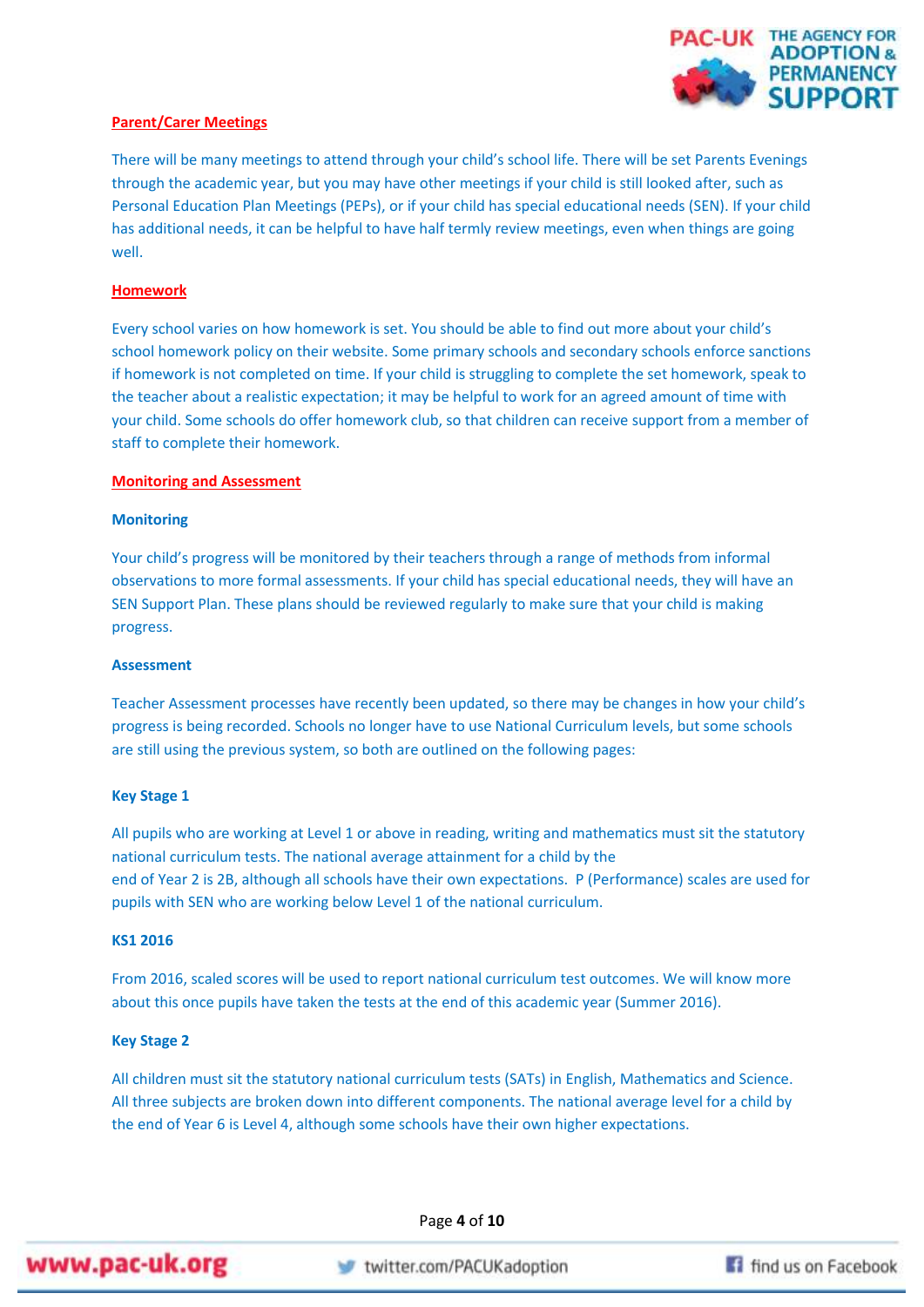

## **KS2 2016**

From 2016, scaled scores will be used to report national curriculum test outcomes. We will know more about this once pupils have taken the tests at the end of this academic year (Summer 2016).

#### **Key Stages 3 and 4**

It is currently expected that most 11 year olds should achieve Level 4 and most 14 year olds should achieve Levels 5 or 6. GCSE's are graded from A\* to G.

#### **KS3 and 4 2016 2016**

Pupils will enter secondary school with test results expressed as scaled scores. Summative assessments will take place at the end of Year 7, 8, 9 and 10 against the end of year outcomes. The current Year 11 cohort (2016) will be the last year to get lettered grades. In summer 2017, students' GCSE English and GCSE Maths exam results will be graded from 9 – 1, with 9 being the highest grade. Other subjects will follow in subsequent years.

# **Looked After Children**

### **Personal Education Plan (PEP):**

If your school-aged child is still looked after, they must have a PEP at least termly. The PEP should be initiated by your child's social worker, in partnership with the Designated Teacher for LAC at your child's school. The PEP should include your child's views and information about their progress and the support and interventions in place. Some schools and local authorities continue to offer PEP meetings after a permanency order. It's helpful to make sure you have a copy of the completed PEP and that the next PEP meeting has been set.

# **Common Assessment Framework (CAF)**

The CAF is a shared assessment and planning framework for use across all children's services in England. It aims to help the early identification of children's additional needs and encourage schools, parents/special guardians and other agencies to work together to meet these needs. At this stage there may be Team Around the Child (TAC) or Team Around the Family (TAF) meetings.

If you have concerns about your child's development and educational needs and there are external agencies involved, ask if the school have completed a CAF and whether this is an option for your child.

# **Special Educational Needs (SEN)**

#### **Local Offer**

Every local authority must outline all education, health and social care services in their local area for children and young people who have SEN or disabilities and include them in an information directory called the Local Offer.

The Local Offer also needs to include details of services provided outside your local area that local people are likely to use. You can view your local offer on your local authority's website.

Page **5** of **10**



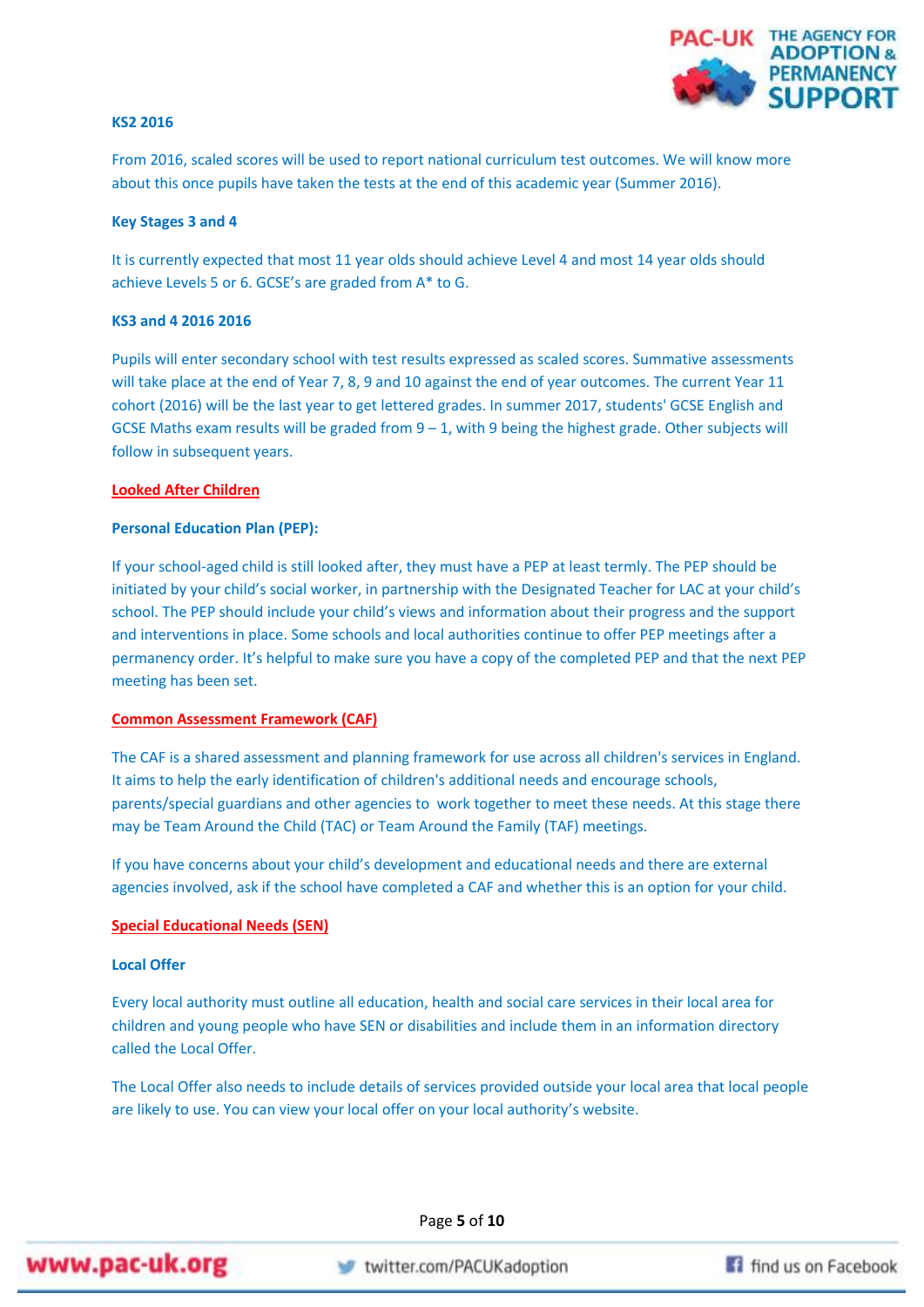

# **School Offer / SEN Information Report**

Every school must have a copy of their SEN Information Report on their website. The report will outline what universal, targeted and specialist services the school provides for children with SEN.

# **SEN Support**

SEN support replaces school action/school action plus (in schools) and early years action/early years action plus (in early years settings). Schools will use the graduated approach at this level of support. This means children's support plans are revisited, refined and revised, leading to a growing understanding of the pupil's needs and what supports the pupil to make progress. This cycle is sometimes called Assess, Plan, Do, Review. Your child will have a specific SEN Support Plan (sometimes called Individual Education Plan – IEP) outlining their support and specific targets. Your child may also have a Pupil Passport, where they are able to express their own thoughts and feelings about the support they want.

### **Education Health and Care Plan (EHC Plan):**

If your child's needs cannot be met through SEN Support they may need an EHC plan. An EHC plan is a legal document that describes a child or young person's special educational, health and social care needs. It explains the extra help that will be given to meet those needs and how that help will support the child or young person to achieve their goals in life. EHC plans replace Statements of SEN and Learning Difficulties Assessments. The EHC plan process is as follows:

- The parent or school asks the local authority to carry out an EHC assessment, providing evidence of the child's needs.
- The Local Authority reviews the existing evidence of the child's needs and either agrees or declines to carry out an assessment.
- Professionals, school staff, family and the child all contribute to the assessment.
- The Local Authority reviews the assessment evidence and either agrees or declines to grant an EHC plan.
- If the plan is granted, the Local Authority writes this in partnership with the child and those that know him/her best.
- The parent or guardian tells the Local Authority which school they wish their child to attend.
- The Local Authority consults with the school about whether it can meet the child's special educational needs.

There are statutory timelines for this process. If you as the parent or guardian disagree with the Local Authority at any stage of the process, you have the right to appeal at the SENDIST tribunal.

## **Transitions**

Your child will experience many transitions in their school life from daily to yearly transitions. It is important that each transition is planned for and managed well, to ensure that your child feels safe. There will also be times when there are potentially more difficult transitions, such as moving from Primary to Secondary, which will need careful planning by the school.

Page **6** of **10**



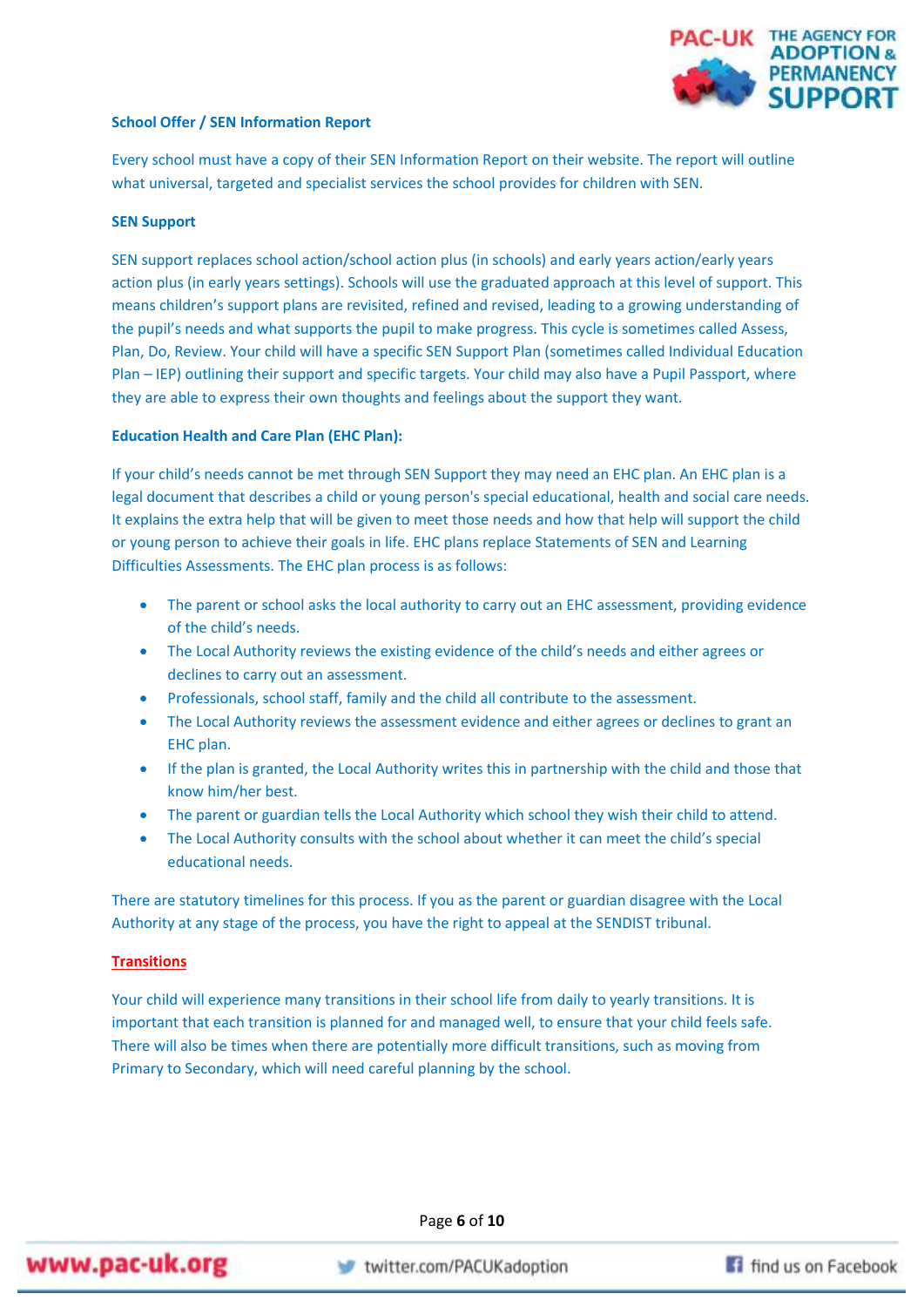

# **Nursery to Reception:**

Reception teachers will sometimes visit children in their Nursery setting or at home before they start school. This is an excellent opportunity to talk with the teacher about the support and scaffolding your child needs.

# **Year 2 to Year 3:**

At the end of Year 2, children who are in an infant school will move to the junior school. The transition could include a change of playground, school, head teacher and school site, so it is important that your child is prepared for this move.

# **Year 5:**

If your child has a statement/EHC plan, you are usually asked to discuss your secondary school preference at your child's Year 5 annual review.

# **Year 6 to Year 7:**

A member of staff from the chosen secondary school should meet with the primary staff in the summer term to discuss your child's needs. Make sure that your child has had sufficient visits to the school, so they are comfortable with this important transition.

# **Year 9 to Year 10:**

Parents/Carers evening is very important, as this is when you assist your child to choose their Key Stage 4 options.

# **Year 11 to 12:**

Your child must stay in education or training, at least part time, until their 18th birthday. Your child will be making decisions about staying at school, going to college or starting an apprenticeship. They can access careers advice at school, but you may need to request further support if required.

# **Exclusions**

Occasionally a head teacher may decide that a child can no longer attend the school either permanently or for a specified period of time fixed-term exclusion) because of their behaviour.

Children can be excluded for up to 45 school days in one school year. If a child has been excluded for a fixed period, the school should set and mark work for the first five school days. If the exclusion is longer than five school days, the school must arrange full-time education from the sixth school day. If your child is still looked after, the school must arrange education from the first day of exclusion. When the exclusion ends, the school must invite you and your child to a reintegration meeting. This meeting should be used to plan how to support your child to avoid further exclusions.

Permanent exclusion means that your child is expelled. The local authority must arrange full-time education from the sixth school day. If your child is still looked after (before excluding), schools and your child's social worker must plan together with the local authority, to consider all possible options before excluding them. You are entitled to appeal against a permanent exclusion with the board of governors.

Page **7** of **10**



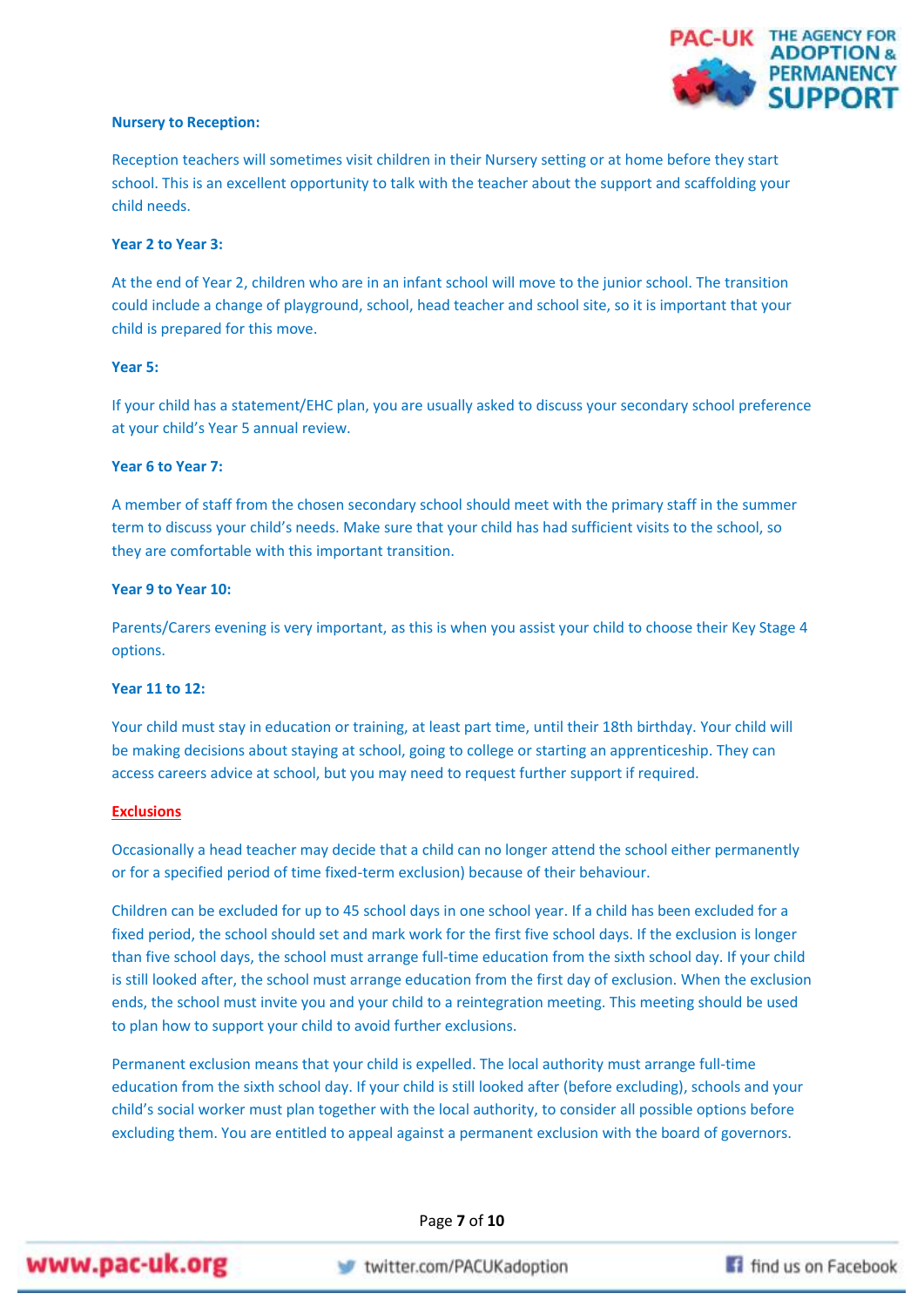

# **The Local Authority (LA) and External Professionals**

Local education authorities have some responsibility for all state schools in their area. Legislation has strengthened the role of schools, so that they are now largely self-governing.

# **Virtual Schools**

All local authorities must have a virtual school head (VSH) who oversees the educational achievement of the children looked after by the authority. The VSH's role is to know how the looked after children are progressing and help schools and social workers to identify the extra needs of these children and any additional support available to them. VSH's do not currently have a remit for children whose adoption/ special guardian order has been granted. Some VSH's do choose to offer advice to adoptive and special guardianship families. Your adoption service can advise you about this.

# **The Adoption Support Fund**

Every adopter and special guardian is entitled to an assessment of their child and family's needs at any time. The Adoption Support Fund will pay for therapeutic services for adoptive and from April 2016, special guardianship families. This might include:

- Therapeutic parenting training
- **•** Theraplay
- Creative therapies e.g. art, music, drama, play
- Non-Violent Resistance (NVR)
- Sensory integration therapy/Sensory attachment therapy
- Psychotherapy and family therapy
- Specialist clinical assessments where required (e.g. Foetal Alcohol Spectrum Disorder)

# **Educational Psychologists (EPs)**

Educational psychologists work in local authorities, in partnership with schools and families, to support children and young people with additional needs. Schools will liaise with their EP about specific children about whom they would like advice. They will only do this though with the parent or carer's consent. EPs may use consultation, observations or assessments with children and families. Educational psychologists sometimes provide in-service training for teachers and other professionals.

Page **8** of **10**

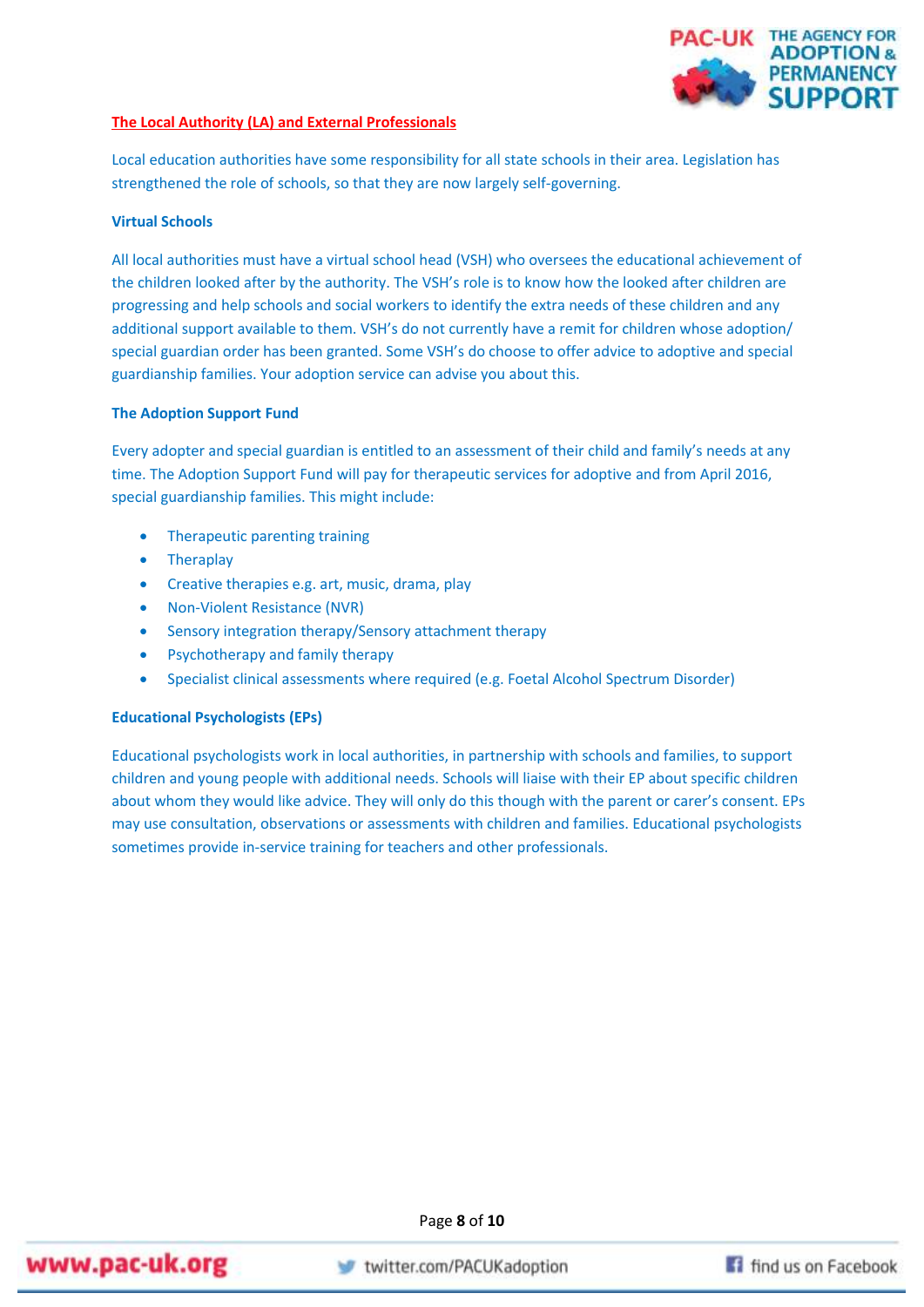

# **Further Resources**

 A Good Practice Guide for Schools. Understanding and Meeting the Needs of Children who are Looked After, Fostered, Adopted or otherwise Permanently Placed'. Order from:

<http://www.pac-uk.org/education/>

Let's Learn Together- booklet produced by NI branch of Adoption UK

<http://www.adoptionuk.org/resources/article/lets-learn-together>

 Understanding Why. Understanding attachment and how this can affect education (Mary Ryan). Order from:

<http://www.ncb.org.uk/books>

Calmer Classrooms- booklet produced in Australia.

[http://www.ccyp.vic.gov.au/childsafetycommissioner/downloads/calmer\\_classrooms.pdf](http://www.ccyp.vic.gov.au/childsafetycommissioner/downloads/calmer_classrooms.pdf)

• SEN Code of Practice

<https://www.gov.uk/government/publications/send-code-of-practice-0-to-25>

## **Glossary**

| <b>PEP</b>                  | <b>Personal Education Plan</b>                                 |
|-----------------------------|----------------------------------------------------------------|
| <b>PSP</b>                  | <b>Pastoral Support Plan</b>                                   |
| <b>PRU</b>                  | <b>Pupil Referral Unit</b>                                     |
| <b>CAMHS</b>                | <b>Child &amp; Adolescent Mental Health Service</b>            |
| <b>CAF</b>                  | <b>Common Assessment Framework</b>                             |
| <b>TAF</b>                  | <b>Team Around the Family</b>                                  |
| <b>BSP</b>                  | <b>Behaviour Support Plan</b>                                  |
| <b>EHCP</b>                 | <b>Education, Health and Care Plan</b>                         |
| <b>EP</b>                   | <b>Educational Psychologist</b>                                |
| <b>IEP</b>                  | <b>Individual Education Plan</b>                               |
| <b>TA</b>                   | <b>Teaching Assistant</b>                                      |
| <b>LSA</b>                  | <b>Learning Support Assistant</b>                              |
| <b>SEN</b>                  | <b>Special Educational Needs</b>                               |
| <b>SEN Code of Practice</b> | The legal document that sets out support for children with SEN |
| <b>SENCO</b>                | <b>Special Educational Needs Coordinator</b>                   |
| <b>INCO</b>                 | <b>Inclusion Coordinator</b>                                   |
| <b>SEND</b>                 | Special Educational Needs and Disability                       |

Page **9** of **10**